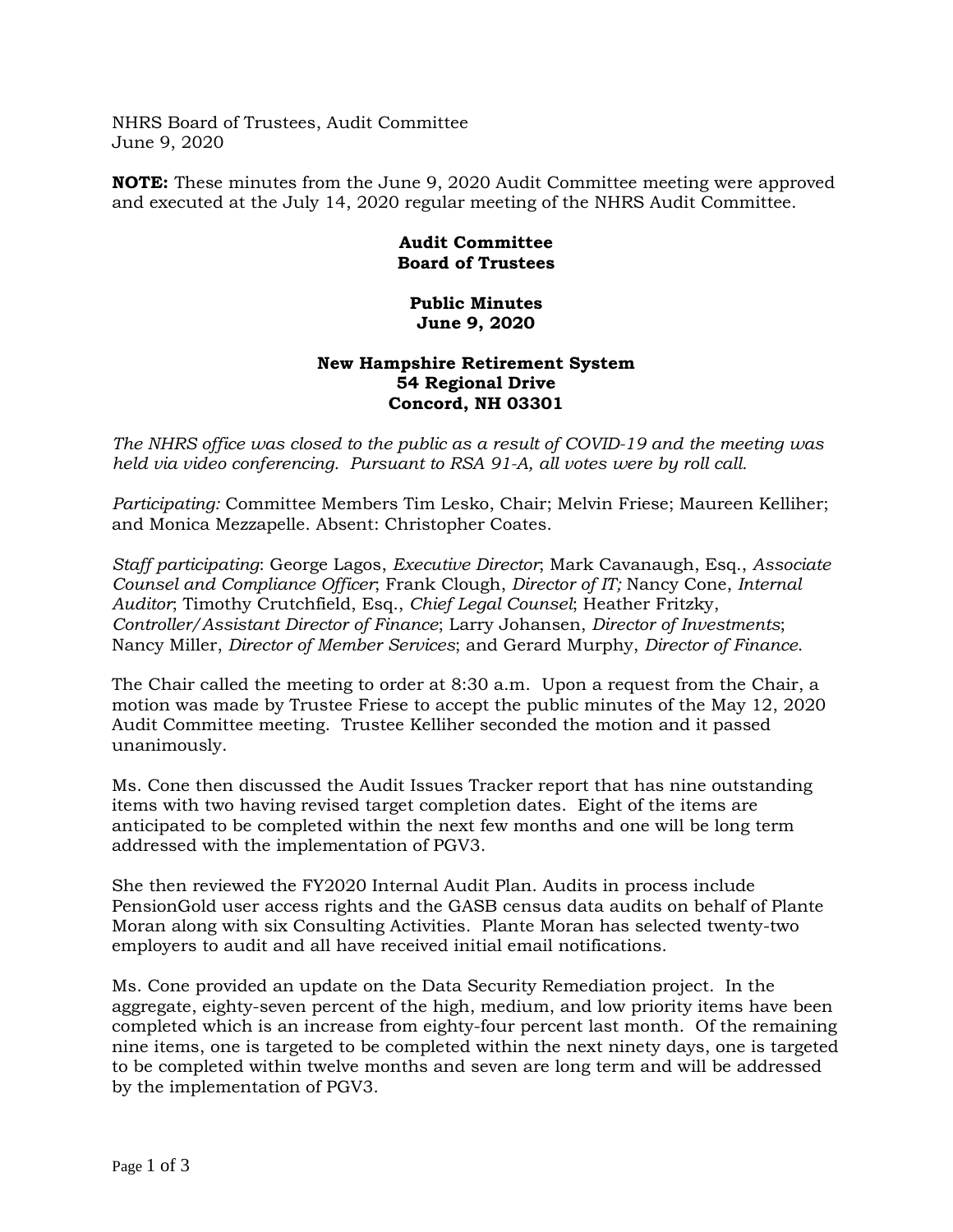Mr. Murphy provided an update of the remediation of issues arising from Plante Moran's FY2019 GASB and CAFR audits. In response to the GASB Significant Deficiency, a mutual understanding of the data contained in the PensionGold actuarial extract report has been obtained by GRS (NHRS's consulting actuary firm) and NHRS staff. Modifications to the report were made, tested successfully and procedures are being drafted. Additionally, a narrative will be provided to Plante Moran to discuss the initiatives that were undertaken to remediate the issue. Of the remaining opportunities to strengthen internal controls, four are anticipated to be completed by June 30, 2020, one by September 30, 2020 and one by December 31, 2020.

Mr. Murphy then discussed the Actuarial Calendar. There have been no changes and the full Board of Trustees will be voting today on the actuarial assumptions and experience study. At the July Board of Trustees' meeting it is anticipated that GRS will present the June 30, 2019 draft Valuation Report.

The Committee then welcomed, via video conference, from the audit firm Plante Moran, Bob Dobrowsky, Engagement Partner, Michelle Watterworth, Colleague Partner, and Spencer Tawa, Senior Engagement Manager, to discuss the FY2020 financial audit. Mr. Dobrowsky indicated that in accordance with auditing standards they had a discussion last week with Chair Lesko to discuss the FY2020 Audit Plan. Their presentation included a summary of what was discussed on the call along with their thoughts on matters that they feel are important to discuss with the Committee and significant risks that they will cover during the audit. In light of the current circumstances, the standards and auditors' responsibilities are the same, but their processes may be slightly different.

Ms. Watterworth then discussed the auditor's responsibility to express an opinion on whether the financial statements prepared by management, with the Committee's oversight, are fairly presented in all material respects and in conformity with U.S. generally accepted accounting principles. Three components of the audit that will be performed include: 1) the NHRS Comprehensive Annual Financial Report (CAFR); 2) the Schedule of Employer Allocations of the NHRS Cost Sharing Multiple-Employers Defined Benefit Pension Plan; and 3) the Schedule of Employer Allocations of the NHRS Cost-Sharing Multiple-Employer Postemployment Medical Subsidy Healthcare Plan (OPEB). Ms. Watterworth then discussed the auditors' responsibilities to express an opinion and to communicate to the Committee any noncompliance with laws, regulations, contracts and internal control deficiencies that might have a material effect on the financial statements.

Mr. Tawa discussed significant risks for NHRS including 1) investment valuations, especially alternative investments (non-marketable); 2) accuracy of benefit calculations and payments; 3) accuracy of active participant data and employer submitted payroll information; 4) inputs, benefit terms and assumptions used to determine the total pension liability and the total OPEB liability; and 5) the methodology used to allocate the pension and OPEB liabilities among participating employers. Mr. Tawa then discussed their approach to internal controls and their materiality concept, and asked the Committee members if they have any risks or concerns that they would like the auditors to review.The Committee did not have any questions, risks or concerns at